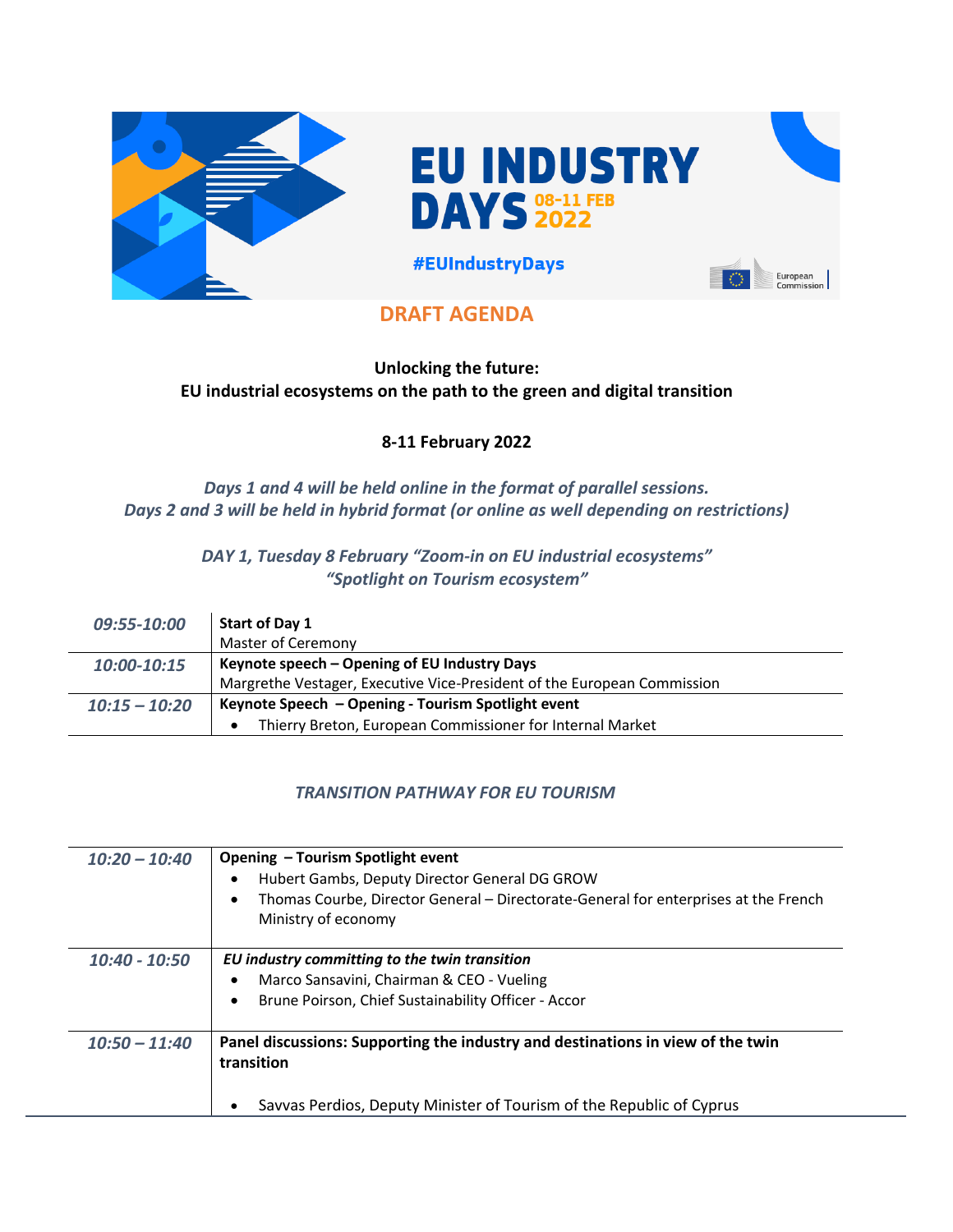|                 | $\bullet$<br>on Transport and Tourism<br>$\bullet$<br>Luís Araújo, President of Visit Portugal<br>$\bullet$<br>$\bullet$<br><b>MasterCard</b> | Karima Delli, Member of the European Parliament, Chairwoman of the Committee<br>Daniel Mes, Cabinet Member of Executive Vice-President Timmermans<br>Nicola Villa, Executive Vice President and Global Lead, Government Engagement |                                              |
|-----------------|-----------------------------------------------------------------------------------------------------------------------------------------------|------------------------------------------------------------------------------------------------------------------------------------------------------------------------------------------------------------------------------------|----------------------------------------------|
| $11:40 - 11:50$ | <b>SMEs participating in the transition</b>                                                                                                   |                                                                                                                                                                                                                                    |                                              |
|                 | Tomi Ilijaš, Founder and CEO of Arctur<br>$\bullet$                                                                                           | Sotiris Kopatsaris, Founder and CEO of Future Hotels Sotiris                                                                                                                                                                       |                                              |
| $11:50 - 12:40$ |                                                                                                                                               | Panel discussions : From co-creation to co-implementation                                                                                                                                                                          |                                              |
|                 |                                                                                                                                               | Valentina Superti, Director for Tourism & Proximity - DG GROW                                                                                                                                                                      |                                              |
|                 | Discussions panel:                                                                                                                            |                                                                                                                                                                                                                                    |                                              |
|                 | Marie Audren, Director General - HOTREC<br>$\bullet$                                                                                          |                                                                                                                                                                                                                                    |                                              |
|                 | Charlotte Wwiebe, Sustainability director - TUI<br>٠<br>$\bullet$                                                                             | Pascale Vinot, Digital& Innovation Project Manager-ADNTourisme                                                                                                                                                                     |                                              |
|                 | Eva Buzzi, Managing Director of ÖBB RailTours                                                                                                 |                                                                                                                                                                                                                                    |                                              |
| 12:40 - 13:10   |                                                                                                                                               | Exchanges with representatives of destinations and young travellers on their                                                                                                                                                       |                                              |
|                 | commitments and expectations                                                                                                                  |                                                                                                                                                                                                                                    |                                              |
|                 | ٠                                                                                                                                             | Barry Rogers, Smart Tourism Programme Manager - Smart Dublin                                                                                                                                                                       |                                              |
|                 | Rafał Trzaskowski, Mayor of Warsaw<br>$\bullet$                                                                                               |                                                                                                                                                                                                                                    |                                              |
|                 |                                                                                                                                               | Manuel Alejandro Cardenete, President of NECSTouR                                                                                                                                                                                  |                                              |
|                 | $\bullet$                                                                                                                                     | Thanos Santorinaios, #DiscoverEU Ambassador - Chemistry BSc student in Greece                                                                                                                                                      |                                              |
| $13:10 - 13:15$ | <b>Closing - Tourism Spotlight event</b>                                                                                                      |                                                                                                                                                                                                                                    |                                              |
|                 | Hubert Gambs, Deputy Director General - DG GROW                                                                                               |                                                                                                                                                                                                                                    |                                              |
| 13:15-14:00     | <b>LUNCH BREAK</b>                                                                                                                            |                                                                                                                                                                                                                                    |                                              |
| 14:00-15:00     | <b>Construction ecosystem</b>                                                                                                                 | Towards a resilient,                                                                                                                                                                                                               | The Transformation of                        |
|                 | Moderator                                                                                                                                     | innovative, sustainable                                                                                                                                                                                                            | the Retail Ecosystem: A                      |
|                 | Fulvia Raffaelli                                                                                                                              | and digital energy-                                                                                                                                                                                                                | Green, Digital and                           |
|                 | Speakers:                                                                                                                                     | intensive industries                                                                                                                                                                                                               | <b>Resilient Future</b>                      |
|                 | Simon Kimmel<br>Paul Cartuyvels                                                                                                               | ecosystem                                                                                                                                                                                                                          | Moderator:                                   |
|                 | Marzia Bolpagni                                                                                                                               | Moderator:                                                                                                                                                                                                                         | Giacomo Mattino                              |
|                 | Christine Le Forestier                                                                                                                        | $\bullet$<br>Peter Handley                                                                                                                                                                                                         | Speakers:<br>Christel Delberghe<br>$\bullet$ |
|                 |                                                                                                                                               | Speakers:<br><b>Frederic Carencotte</b><br>$\bullet$                                                                                                                                                                               | Kristin Schreiber<br>$\bullet$               |
|                 |                                                                                                                                               | Hans Erik Vatne                                                                                                                                                                                                                    | Jesse Weltevreden                            |
|                 |                                                                                                                                               | Doris Schroecker                                                                                                                                                                                                                   | Else Groen                                   |
|                 |                                                                                                                                               | Marta Feio                                                                                                                                                                                                                         | Riika Joukio                                 |
|                 |                                                                                                                                               | <b>Klaus Peters</b>                                                                                                                                                                                                                | <b>Stephan Tromp</b>                         |
|                 |                                                                                                                                               |                                                                                                                                                                                                                                    | <b>Thibaut Peeters</b>                       |
| 15:00-15:15     | <b>BREAK</b>                                                                                                                                  |                                                                                                                                                                                                                                    |                                              |
| 15:15-16:15     | <b>Proximity &amp; Social</b>                                                                                                                 | <b>Greening Your Plate:</b>                                                                                                                                                                                                        | Workshop on the                              |
|                 | <b>Economy ecosystem</b>                                                                                                                      | <b>Towards a More Sustainable</b>                                                                                                                                                                                                  | <b>Textiles Ecosystem</b>                    |
|                 | Moderator:                                                                                                                                    |                                                                                                                                                                                                                                    | Moderator:                                   |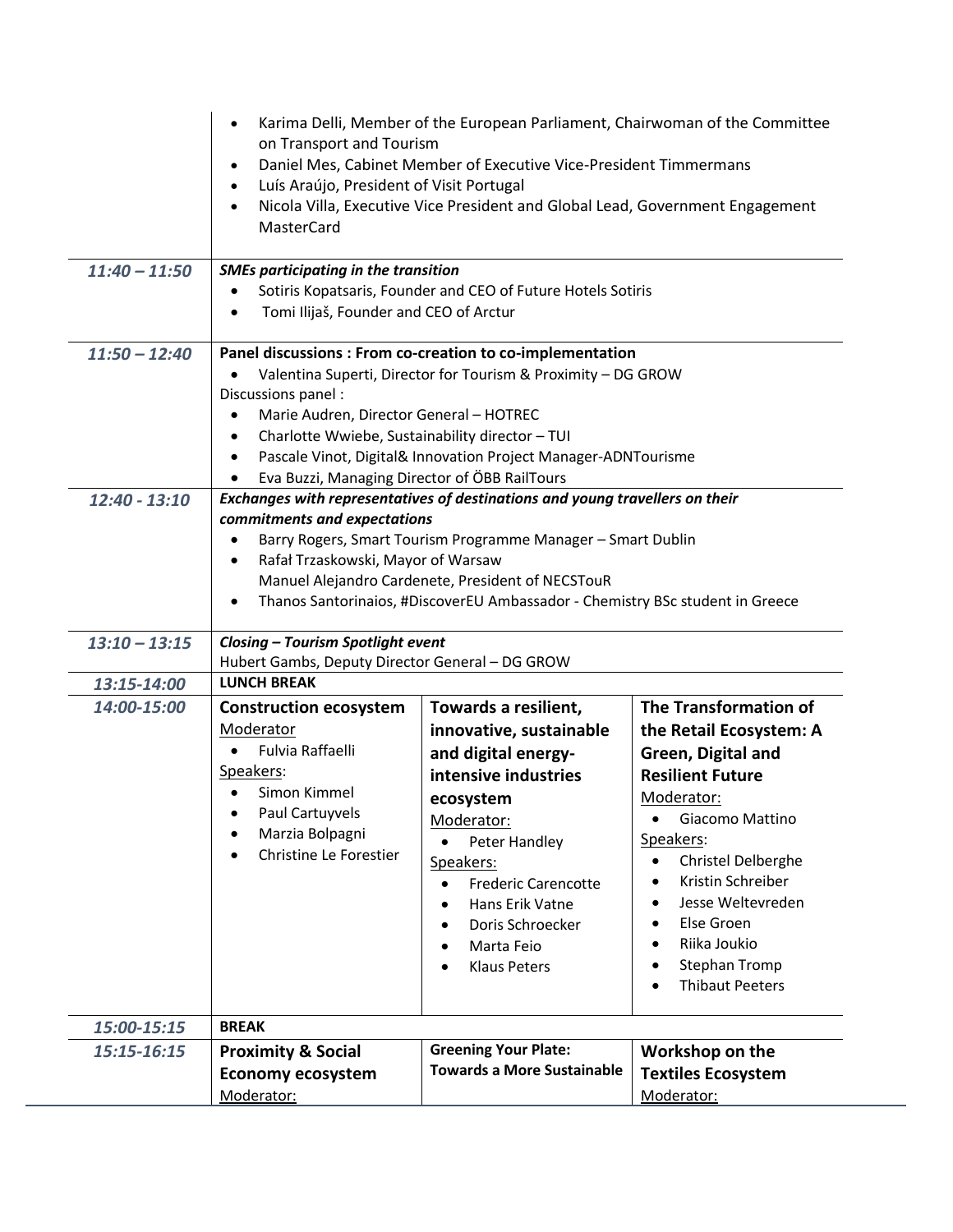|             | Diana Dovgan<br>$\bullet$<br>Speakers:<br>Mohammed Ridouani<br>$\bullet$<br>Francesca Montalti<br>$\bullet$<br>Thimothée Duverger<br>$\bullet$<br>tbc<br>$\bullet$<br>Anna Athanasopoulou                                                                                                           | Agri-food Ecosystem with<br>the EU Code of Conduct<br>Moderator:<br>Giovanni Colombo<br>$\bullet$<br>Speakers:<br>Hélène-Diane Dage<br>$\bullet$<br>Ilse Veldman<br>$\bullet$<br>George Morrison<br>$\bullet$<br>Dirk Jacobs<br>$\bullet$<br>Nicholas Hodac<br>$\bullet$<br>Leonardo Pofferi<br>$\bullet$ | <b>Susan Phillips</b><br>$\bullet$<br>Speakers:<br>Francesca Guadagno<br>$\bullet$<br>Alberto Paccanelli<br>$\bullet$<br>Michal Wojas<br>$\bullet$<br>António Braz Costa<br>$\bullet$<br>Ana Tavares                                                                                                                                            |
|-------------|-----------------------------------------------------------------------------------------------------------------------------------------------------------------------------------------------------------------------------------------------------------------------------------------------------|-----------------------------------------------------------------------------------------------------------------------------------------------------------------------------------------------------------------------------------------------------------------------------------------------------------|-------------------------------------------------------------------------------------------------------------------------------------------------------------------------------------------------------------------------------------------------------------------------------------------------------------------------------------------------|
| 16:15-16:30 | <b>BREAK</b>                                                                                                                                                                                                                                                                                        |                                                                                                                                                                                                                                                                                                           |                                                                                                                                                                                                                                                                                                                                                 |
| 16:30-17:30 | <b>Strengthening the</b><br>European<br>pharmaceutical supply<br>chains: what role for<br>industry?<br>Moderators:<br>Giacomo Mattino<br>Kristin Schreiber<br>Speakers:<br>Graham Cook<br>$\bullet$<br>Dr. Claire Skentelbery<br><b>Wolfgang Philipp</b><br>Adrian van den Hoven<br>Marco Farinelli | The mobility ecosystem<br>on the path to the green<br>and digital transition<br>Moderator:<br>Joaquim Nunes de<br>Almeida<br>Speakers:<br>Philipp Wolfgang<br>$\bullet$<br>Luc Triangle<br>٠<br>Jérôme Wallu<br>$\bullet$<br>René H. Berkvens<br>$\bullet$                                                | <b>Digital Ecosystem -</b><br>Europe's leadership in<br>industrial data, cloud<br>and edge<br>Moderator:<br>Philippe Mareine<br>$\bullet$<br>Speakers:<br>Natalia Oropeza<br>$\bullet$<br><b>Federico Protto</b><br>$\bullet$<br><b>Isabel Gonzalez Hervas</b><br>$\bullet$<br>Jane Rygaar<br>$\bullet$<br><b>Florent Tournois</b><br>$\bullet$ |
| 17:30-17:35 | Day 1 wrap-up - bridge to Day 2                                                                                                                                                                                                                                                                     |                                                                                                                                                                                                                                                                                                           |                                                                                                                                                                                                                                                                                                                                                 |
|             | Master of Ceremony                                                                                                                                                                                                                                                                                  |                                                                                                                                                                                                                                                                                                           |                                                                                                                                                                                                                                                                                                                                                 |

# *DAY 2, Wednesday 9 February "EU accelerating the green, digital and resilient transition"*

| 09:00-09:55     | <b>Registration - welcome coffee (onsite attendees only)</b>                                        |                                                                               |                                                         |
|-----------------|-----------------------------------------------------------------------------------------------------|-------------------------------------------------------------------------------|---------------------------------------------------------|
| 09:55-10:00     | <b>Start of Day 2</b><br><b>Master of Ceremony</b>                                                  |                                                                               |                                                         |
| 10:00-10:15     | Keynote speech - Introduction to day 2<br>Maroš Šefčovič, Vice-President of the European Commission |                                                                               |                                                         |
| $10:15 - 11:15$ | Industrial Forum-<br>Supporting the co-creation<br>of Transition Pathways for                       | Industrial Forum - What can<br>the Single Market do for<br>Europe's recovery? | The transition pathway for<br>the EU chemicals industry |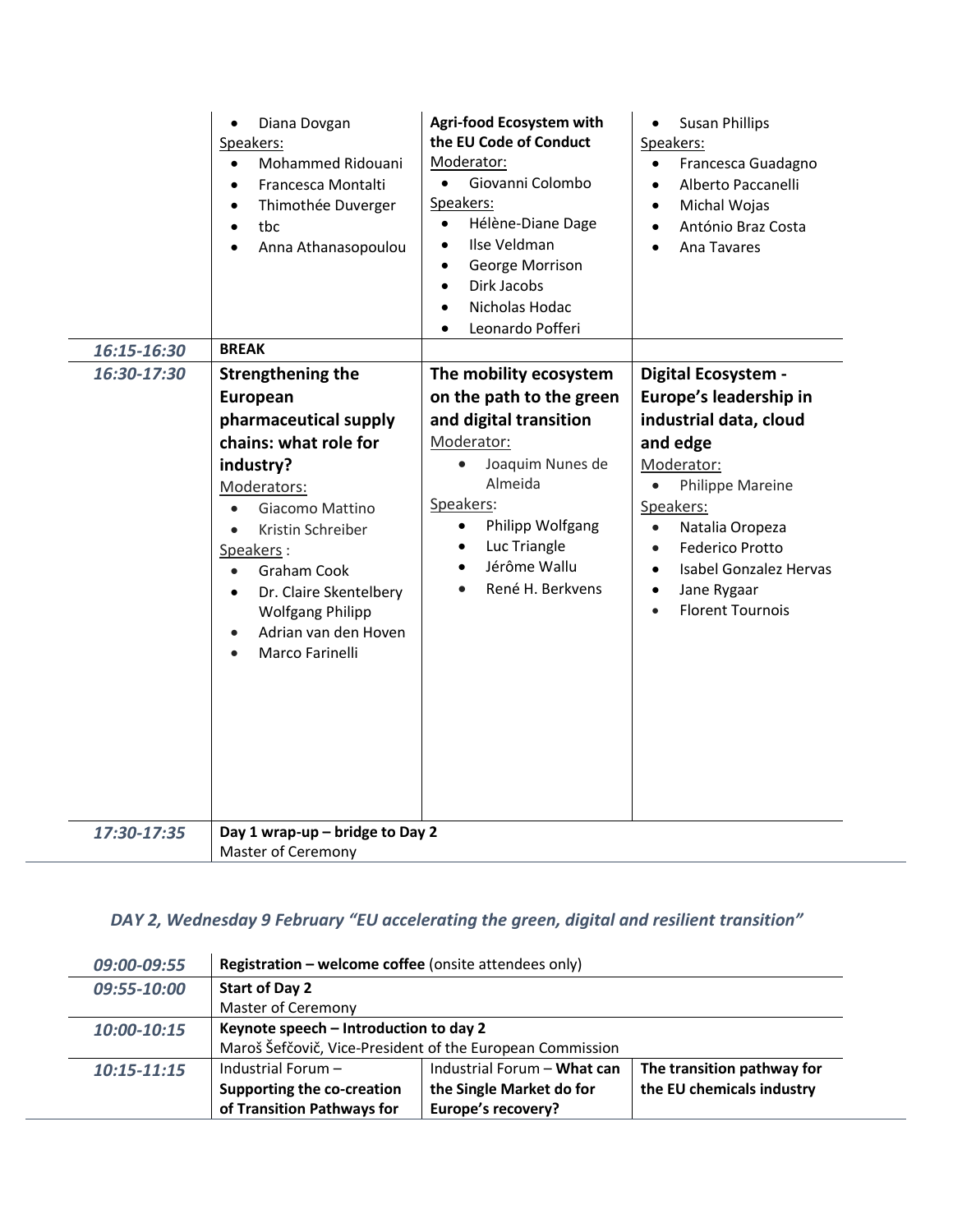|             | the EU industrial<br>ecosystems<br>Moderators:<br>Fernanda Ferreira Dias<br>Speakers:<br>Ulla Engelmann<br>$\bullet$<br>Angelo Wille<br>$\bullet$<br>Farina Boardwell<br>$\bullet$<br>Luis Campos<br>$\bullet$<br>Antonio Novo<br>$\bullet$<br>Kari Hietanen                                                                                            | Moderators:<br>Ray Pinto<br>$\bullet$<br>Philippe Adriaenssens<br>Speakers:<br>Dr. István Peták<br>$\bullet$<br>Maria Szymańska<br>$\bullet$<br>Caroline Mischler<br>$\bullet$<br>Martynas Barysas (tbc)<br>$\bullet$<br><b>EC Representative</b><br>$\bullet$                                        | Moderator:<br>Sonja van RENSSEN<br>$\bullet$<br>Speakers:<br>Kristin Schreiber<br>$\bullet$<br><b>Marco Mensink</b><br>$\bullet$<br>Rafael Cayuela<br>$\bullet$<br>Joel Tickner<br>$\bullet$<br>Luc Triangle<br>$\bullet$<br>Anne-Sofie Bäckar<br>$\bullet$<br>Mercedes Alonso<br>$\bullet$<br>Johan Landfors<br>$\bullet$<br>Virginia Puzzolo<br>Maria Spyraki<br>٠ |
|-------------|---------------------------------------------------------------------------------------------------------------------------------------------------------------------------------------------------------------------------------------------------------------------------------------------------------------------------------------------------------|-------------------------------------------------------------------------------------------------------------------------------------------------------------------------------------------------------------------------------------------------------------------------------------------------------|----------------------------------------------------------------------------------------------------------------------------------------------------------------------------------------------------------------------------------------------------------------------------------------------------------------------------------------------------------------------|
| 11:15-11:30 | <b>BREAK</b>                                                                                                                                                                                                                                                                                                                                            |                                                                                                                                                                                                                                                                                                       |                                                                                                                                                                                                                                                                                                                                                                      |
| 11:30-12:30 | Industrial Forum - Uptake of<br><b>Advanced Manufacturing</b><br>Moderator:<br>Christoph Luykx<br>Speakers:<br>Malte Lohan<br>$\bullet$<br><b>Filip Geerts</b><br>$\bullet$<br>Dieter Wegener<br>$\bullet$<br><b>Thomas Schneider</b><br><b>Matthias Boelke</b><br>$\bullet$<br>Linda Dijkshoorn<br>$\bullet$                                           | Industrial Forum - Unlocking<br>cross-border and cross-<br>ecosystem investments: a<br><b>European ambition</b><br>Moderator:<br>Gábor Mátrai<br>Speakers:<br>Antonio Novo<br>٠<br>Guerrero<br>Sławomir Tokarski<br>٠<br>Lisa Lang<br>٠<br>Mervi Karikorpi<br>$\bullet$<br>Paul Heemskerk<br>٠        | Industrial Forum-<br><b>Addressing EU strategic</b><br>dependencies in a co-<br>creative way<br>Moderator:<br>Speakers:<br>Giuseppina Bitondo<br>$\bullet$<br><b>Rick Huisman</b><br>$\bullet$<br>Joel Jonsson<br>$\bullet$<br>Doreen Fedrigo<br>$\bullet$                                                                                                           |
| 12:30-13:00 | <b>LUNCH BREAK</b>                                                                                                                                                                                                                                                                                                                                      |                                                                                                                                                                                                                                                                                                       |                                                                                                                                                                                                                                                                                                                                                                      |
| 13:00-13:15 | Keynote speech<br>Youth                                                                                                                                                                                                                                                                                                                                 | Mariya Gabriel, European Commissioner for Innovation, Research, Culture, Education and                                                                                                                                                                                                                |                                                                                                                                                                                                                                                                                                                                                                      |
| 13:15-14:00 | Session organised by the<br><b>European Economic and</b><br><b>Social Committee</b><br>How will industrial<br>ecosystems contribute to<br>the strategic autonomy of<br>the EU and the well-being of<br>Europeans?<br>Moderator:<br>Dirk Bergrath<br>Speakers:<br><b>Martin Garrigue</b><br>$\bullet$<br>Kęstutis Kupsys<br>$\bullet$<br>Monika Sitárová | Session organised by the<br><b>European Committee of the</b><br><b>Regions</b><br>EU regions towards a<br>climate-neutral industry:<br>transition challenges<br>Moderator:<br>Alison Hunter<br>Speakers:<br>Jeannette Baljeu<br>$\bullet$<br>Sandro D'Elia<br><b>Richard Tuffs</b><br>Mikel Landabaso | Session organised by the<br><b>European Commission</b><br>Spotlight session: R&D<br>investment and EU green<br>technologies leadership<br>Moderator:<br>Jean-Eric Paquet<br>$\bullet$<br>Speakers:<br>Kinga Stanislawska<br>$\bullet$<br>Kresten Ørnbjerg<br>$\bullet$<br>Mojca Zupan<br>$\bullet$<br>Taavi Madiberk                                                 |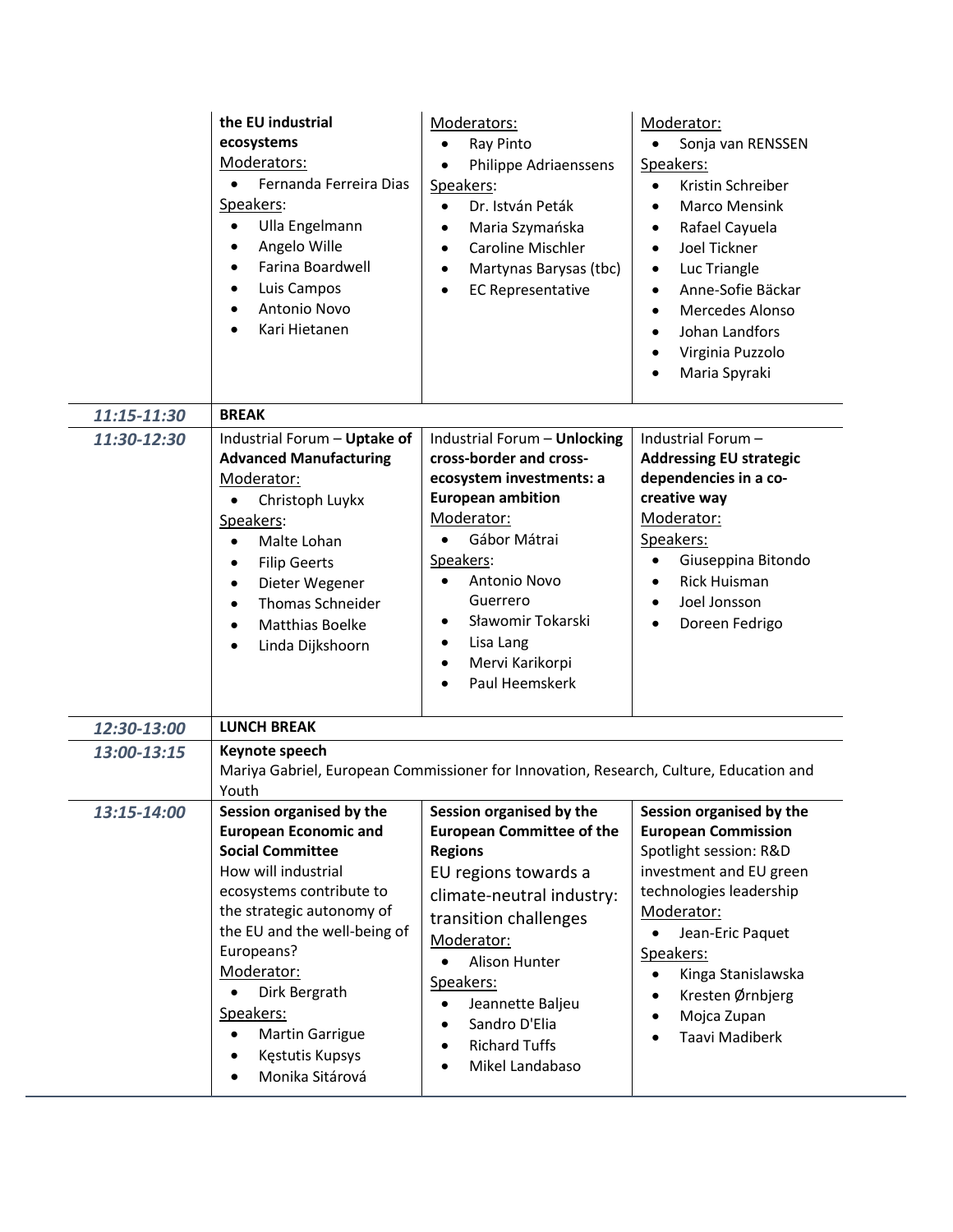| 14:00-14:15 | <b>BREAK</b>                |                                   |                                    |
|-------------|-----------------------------|-----------------------------------|------------------------------------|
| 14:15-15:00 | Session organised by the    | Session organised by the          | Session organised by the           |
|             | <b>European Commission</b>  | <b>European Commission</b>        | <b>European Commission</b>         |
|             | - TBD                       | An industry perspective on        | Pay on time: a win-win             |
|             | Driving the sustainability  | resilient supply partners         | solution for resilient             |
|             | transition for European     | Moderator:                        | supply chains                      |
|             | SMEs: support to change and | <b>Peteris Ustubs</b>             | Moderator:                         |
|             | innovate                    | Speakers:                         | Antonella Correra<br>$\bullet$     |
|             |                             | <b>Gunter Erfurt</b>              | Speakers:                          |
|             |                             | Suzanne Greene                    | Spyros Mathioudakis<br>$\bullet$   |
|             |                             | Nikolaus Boltze                   | Daniele Guerzoni                   |
|             |                             | Constantine<br>٠                  | <b>Birgit Weidel TBC</b>           |
|             |                             | Karayannopoulos                   | Reinhard Stefan<br>٠               |
|             |                             |                                   |                                    |
| 15:00-15:15 | <b>BREAK</b>                |                                   |                                    |
| 15:15-16:00 | Session organised by the    | Session organised by the          | Session organised by the           |
|             | <b>European Commission</b>  | <b>European Commission</b>        | <b>European Commission</b>         |
|             | Net environmental impact of | Spotlight session on The EU       | Panel discussion on the            |
|             | digital innovations in      | Pact for Skills: towards the      | <b>Unitary Patent System</b>       |
|             | different ecosystems        | up and re-skilling of the         | and SME support in the             |
|             | Moderator:                  | European workforce                | area of intellectual               |
|             | Gerard De Graaf             | Moderator:                        | property                           |
|             | Speakers:                   | Speakers:                         | Moderator:                         |
|             | <b>Yves Bernaert</b>        | Nicolas Schmit,                   | Claudia Felix-Martinez             |
|             | Philippe Diez               | European                          | Speakers:                          |
|             | Joakim Reiter               | Commissioner for Jobs             | Denis Dambois<br>$\bullet$         |
|             |                             | and Social Rights                 | Thomas Bereuter                    |
|             |                             | Lucía Fraga Lago<br>٠             | Nicolas Vigneron<br>$\bullet$      |
|             |                             | Johan LINDHOLM                    | Joerg Scherer<br>$\bullet$         |
|             |                             | <b>Klaus Ehrlich</b><br>$\bullet$ | Daniel Gassmann                    |
|             |                             | Pekka Pesonen<br>٠                |                                    |
|             |                             | Dirk Vantyghem                    |                                    |
|             |                             |                                   |                                    |
| 16:00-16:15 | <b>BREAK</b>                |                                   |                                    |
| 16:15-17:00 | Session organised by the    | Session organised by the          | Session organised by the           |
|             | <b>European Commission</b>  | <b>European Commission</b>        | <b>European Commission</b>         |
|             | Future-proof: how foresight | Standardisation in support of     | How can industry                   |
|             | helps policy makers and     | the twin transition of            | contribute/ benefit from a         |
|             | businesses anticipate and   | industrial SMEs                   | stronger enforcement of            |
|             | shape the future            | Moderator:                        | Single Market?                     |
|             | Moderator: TBC              | Gwenole COZIGOU<br>$\bullet$      | Moderator:                         |
|             | Speakers:                   | Speakers:                         | Mary Veronica<br>$\bullet$         |
|             | Jaana Tapanainen-           | Véronique Willems<br>$\bullet$    | Speakers:                          |
|             | <b>Thiess</b>               | Elena Santiago Cid<br>$\bullet$   | Vanessa Correia Lopes<br>$\bullet$ |
|             | Michael Wimmer              | Gunilla Almgren<br>$\bullet$      | <b>Patrick Coppens</b><br>٠        |
|             | <b>Duncan Cass-Beggs</b>    | Sebastiano Toffaletti             | Olivier Linden                     |
|             | Cécile Wendling             | Reinhard Buetikofer               | Javier Palmero- Zurdo              |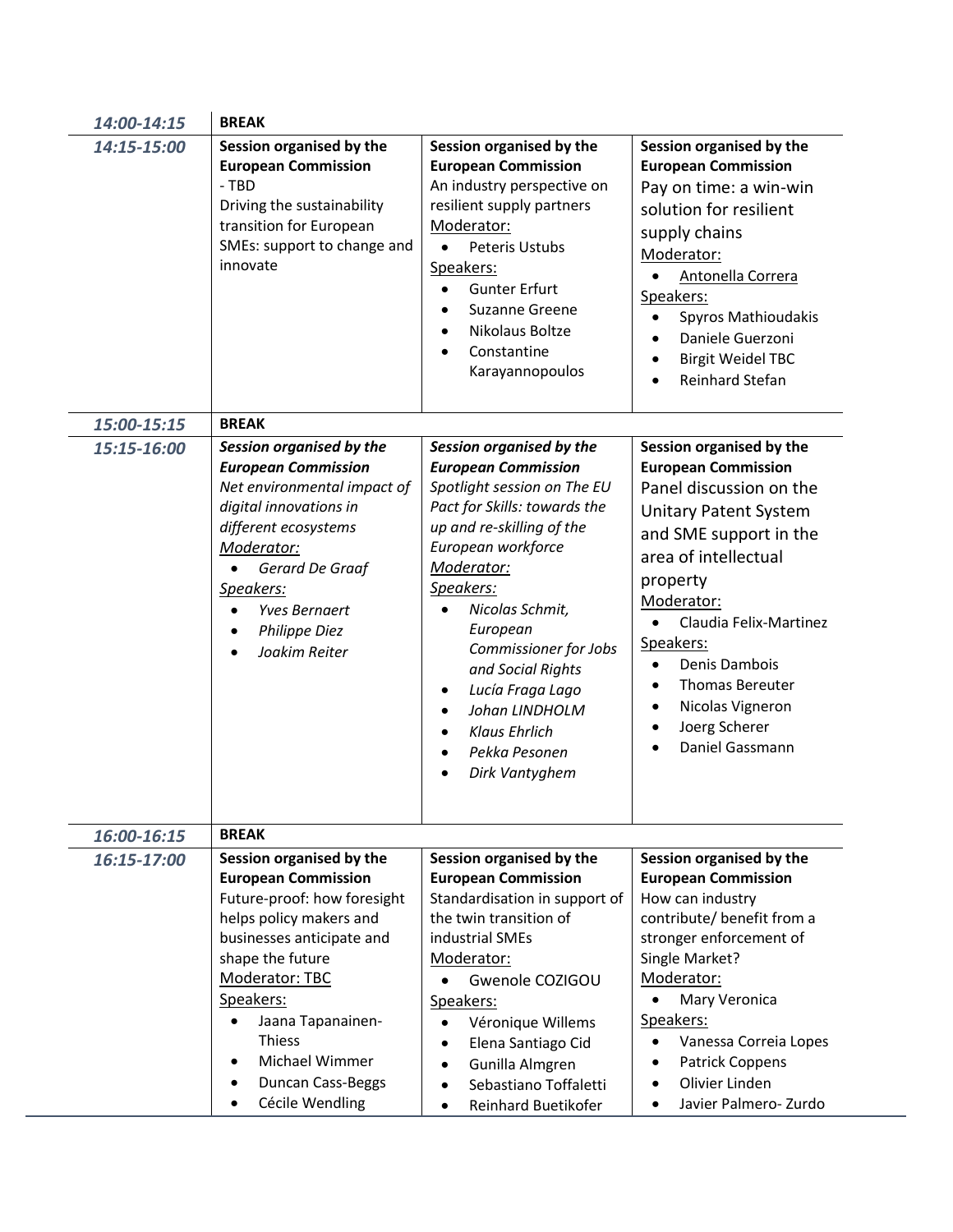| 17:00-17:15     | <b>Break</b>                                       |
|-----------------|----------------------------------------------------|
| $17:15 - 17:40$ | Session organised by the European Commission - TBD |
| 17:00-17:05     | Day 2 wrap-up – bridge to Day 3                    |
|                 | <b>Master of Ceremony</b>                          |

### *DAY 3, Thursday 10 February "Unlocking the future: EU industrial ecosystems on the path to the green and digital transition"*

### **The third day of the EU Industry Days is the highlight of the event, with high-level plenary sessions, keynote speeches, and a Special Youth Programme**

| Registration - welcome coffee (onsite attendees only)                                                 |  |  |
|-------------------------------------------------------------------------------------------------------|--|--|
| <b>Start of Day 3</b>                                                                                 |  |  |
| Master of Ceremony                                                                                    |  |  |
| Keynote speech - Welcome - Opening                                                                    |  |  |
| Ursula von der Leyen, President of the European Commission                                            |  |  |
| Keynote speech - French Presidency                                                                    |  |  |
| Agnès Pannier-Runacher, Minister Delegate for Industry of France                                      |  |  |
| Keynote speech                                                                                        |  |  |
| Thierry Breton, European Commissioner for Internal Market                                             |  |  |
| Implementing the resilient transition: Views from the Member States and regions                       |  |  |
| Andres Sutt, Minister of Entrepreneurship and Information Technology of Estonia                       |  |  |
| Apostolos Tzitzikostas, President of the European Committee of the Regions                            |  |  |
| Plenary session: Transition pathways for the EU industrial ecosystems - a co-creation                 |  |  |
| process                                                                                               |  |  |
| Moderator:                                                                                            |  |  |
| Kerstin Jorna, Director General of DG GROW, European Commission                                       |  |  |
| Speakers:                                                                                             |  |  |
| Karl-Petter Thorwaldsson, Minister for Business, Industry and Innovation of Sweden<br>٠               |  |  |
| Christa Schweng, President of the European Economic and Social Committee<br>$\bullet$                 |  |  |
| Cecilia Bonefeld-Dahl, Director General of DigitalEurope<br>٠                                         |  |  |
| Martin Brudermüller, CEO of BASF<br>$\bullet$                                                         |  |  |
| Luc Triangle, Secretary General IndustriALL                                                           |  |  |
| <b>BREAK</b> (lunch for onsite attendees)                                                             |  |  |
| Keynote speech by Valdis Dombrovskis, Executive Vice-President of the European                        |  |  |
| <b>Commission</b>                                                                                     |  |  |
| Plenary session: Business case - EU industry investing in the green, digital and resilient<br>economy |  |  |
| Moderator:                                                                                            |  |  |
| Maive Rute, Deputy-Director General of DG GROW, European Commission                                   |  |  |
| Speakers:                                                                                             |  |  |
| Anna Cavazzini, Internal Market and Consumer Protection Committee Chair,<br>$\bullet$                 |  |  |
| <b>European Parliament</b>                                                                            |  |  |
| Rada Rodriguez, CEO Signify GmbH and President of Orgalim<br>٠                                        |  |  |
|                                                                                                       |  |  |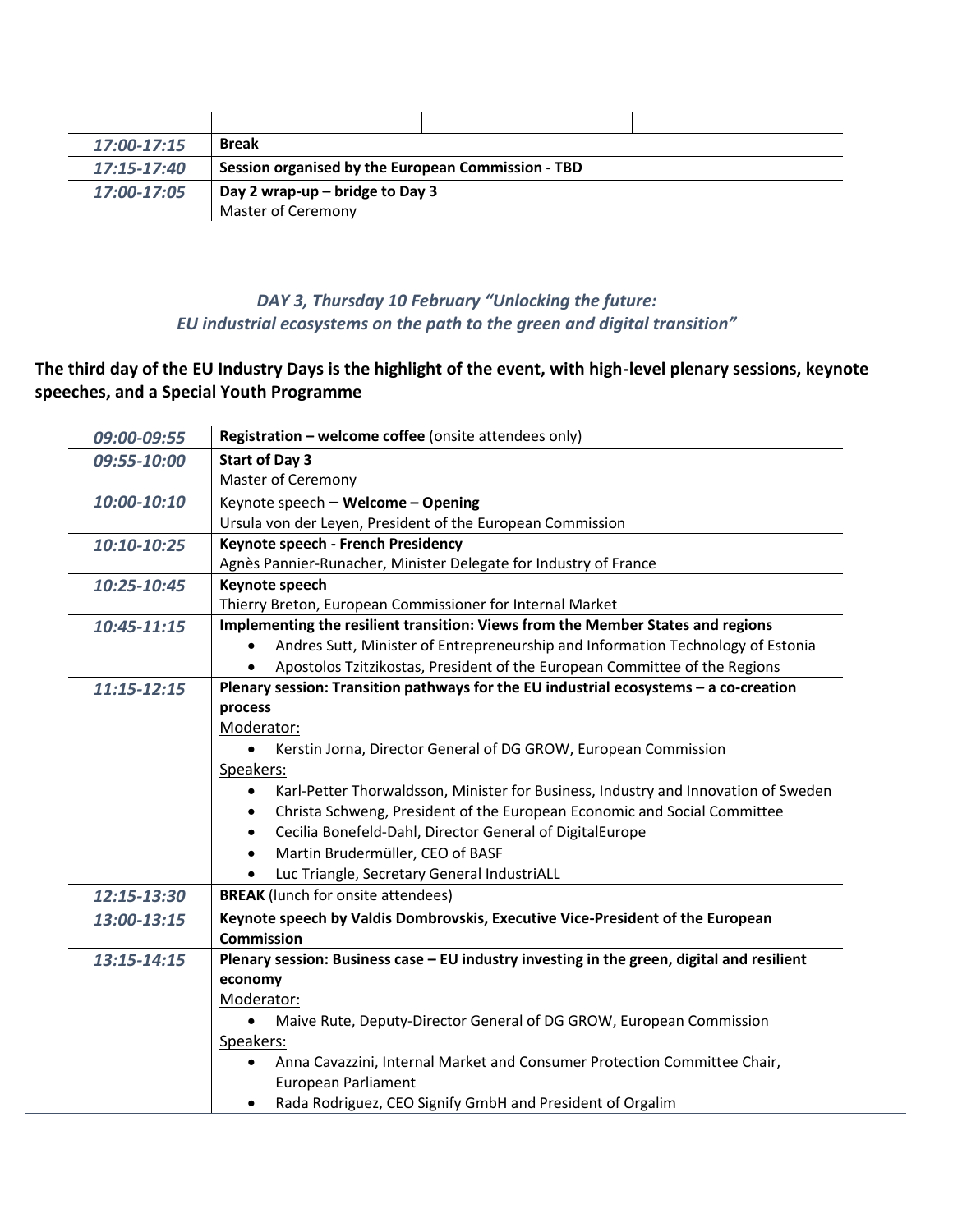|             | Beata Daszyńska-Muzyczka, CEO of the Polish National Development Bank<br>٠<br>Alessandro Profumo, President of the AeroSpace and Defence Industries<br>Association of Europe (ASD) and CEO of Leonardo                                                                                                                                                                                                                                                                                                                                                                                                                                                              |
|-------------|---------------------------------------------------------------------------------------------------------------------------------------------------------------------------------------------------------------------------------------------------------------------------------------------------------------------------------------------------------------------------------------------------------------------------------------------------------------------------------------------------------------------------------------------------------------------------------------------------------------------------------------------------------------------|
|             | Gerd Müller, Director General, United Nations Industrial Development Organization<br>(UNIDO)                                                                                                                                                                                                                                                                                                                                                                                                                                                                                                                                                                        |
| 14:15-15:15 | Plenary session: The impact of supply chain disruptions on the European economy<br>Moderator:<br>Román Arjona , Chief Economist, DG GROW, European Commission<br>Speakers:<br>Philip Lane, Chief Economist, European Central Bank<br>$\bullet$<br>Agnès Bénassy-Quéré, Chief Economist, Treasury in France<br>$\bullet$<br>Robert B. Koopman, Chief Economist, World Trade Organization<br>$\bullet$<br>Debora Revoltella Chief Economist, European Investment Bank                                                                                                                                                                                                 |
| 15:15-15:30 | <b>BREAK</b> (coffee for onsite attendees)                                                                                                                                                                                                                                                                                                                                                                                                                                                                                                                                                                                                                          |
| 15:30-16:30 | Plenary session: Inspiring Dialogue with Young Europeans<br>Moderators:<br>Olena Sullivan-Prykhodko, 2021 Junior Chamber International Vice President, Co-<br>$\bullet$<br>Founder and Director of Modelex Education Monaco and the British School of<br>Monaco<br>Speakers:<br>Evi Oivanen, Co-Founder and CEO of Cuitu<br>٠<br>Ibrahim Ouassari, Founder at Molengeek<br>$\bullet$<br>Felix Finkbeiner, Founder of Plant-for-the-Planet<br>٠<br>Kristina Dimova, SME Assembly 2021 Youth Essay Competition Winner<br>$\bullet$<br>Raúl Torres, CEO of PLD Space (TBC)                                                                                             |
| 16:35-17:20 | Plenary session : Erasmus for Young Entrepreneurs: final pitching session and awards<br>ceremony<br>Moderator:<br>Anna Heijker, Moderator & Pitch Trainer, Pitches & Presentations<br>Speakers:<br>Ulla Engelmann, Head of Unit, DG GROW, European Commission<br>Ruxandra Creosteanu, Co-Founder, Babele Create Together<br>Jeremy de France, Founder @ Graphee & VP French Tech Bucharest<br>Alexandru Gabriel Glod, Storyteller, TEDx Speaker & Udemy Instructor, StoryArc<br>David Pereira de Castro, Founder, Blueveg<br>Iulia Dorobantu, Co-founder, Charger.ro<br>Dimitri Ionescu, Founder, LightMirror<br>Martin Branný, COUNTER SOMETHING s. r. o. Kristina |
| 17:20-17:35 | Day 3 - Plenary Wrap-Up<br>Master of Ceremony                                                                                                                                                                                                                                                                                                                                                                                                                                                                                                                                                                                                                       |

#### *SPECIAL YOUTH PROGRAMME*

| 17:50-18:20 Set-up or arrival at venue (onsite attendees only) |
|----------------------------------------------------------------|
|----------------------------------------------------------------|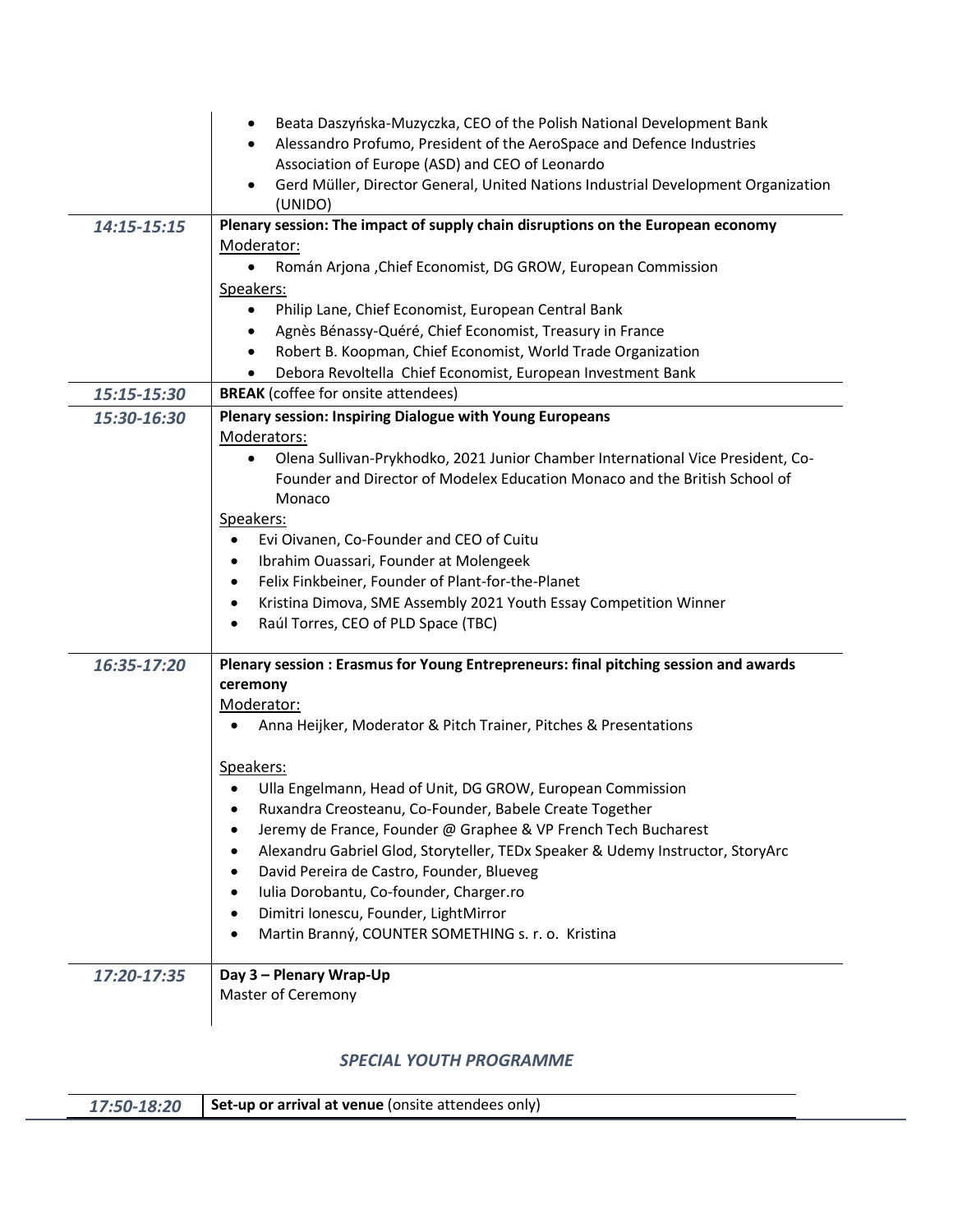| 18:20-18:30 | <b>Introduction of the Special Youth Programme</b>                                                                                                                                                                                                                                                                                                                                                                                                                                                                                                                                                                                                                                                                                                                                              |  |  |
|-------------|-------------------------------------------------------------------------------------------------------------------------------------------------------------------------------------------------------------------------------------------------------------------------------------------------------------------------------------------------------------------------------------------------------------------------------------------------------------------------------------------------------------------------------------------------------------------------------------------------------------------------------------------------------------------------------------------------------------------------------------------------------------------------------------------------|--|--|
|             | Master of Ceremony                                                                                                                                                                                                                                                                                                                                                                                                                                                                                                                                                                                                                                                                                                                                                                              |  |  |
| 18:30-19:35 | <b>Spotlight Session</b>                                                                                                                                                                                                                                                                                                                                                                                                                                                                                                                                                                                                                                                                                                                                                                        |  |  |
|             | After our interconnected past: reflections on social inequality, the role of youth<br>activism in promoting social inclusion, and the steps that need to be taken by EU<br>industry and institutions to speed up positive change<br>Moderator:<br>Alicia Delvaux, Trainee at DG GROW.G2 - Proximity, Social Economy, Creative<br>Industries<br>Speakers:<br>Moha Gerehou, Journalist and European Young Leader Under 40<br>$\bullet$<br>Ibrahim Ouassari, Founder of Molengeek<br>$\bullet$<br>Catarina Oliveira, Instagram influencer, Nutritionist, and Activist for Independent<br>Living<br>Jovan Džoli Ulićević, Board Co-Chair of Transgender Europe and Executive<br>Director of Association Spectra<br>Anne Kjær Bathel, founder of ReDI school and European Young Leader Under 40<br>٠ |  |  |
| 18:30-19:35 | After 2008, after 2020: the impact of the 2008 financial crisis and the 2020 COVID-19                                                                                                                                                                                                                                                                                                                                                                                                                                                                                                                                                                                                                                                                                                           |  |  |
|             | crisis on young Europeans                                                                                                                                                                                                                                                                                                                                                                                                                                                                                                                                                                                                                                                                                                                                                                       |  |  |
|             | Moderator:                                                                                                                                                                                                                                                                                                                                                                                                                                                                                                                                                                                                                                                                                                                                                                                      |  |  |
|             | Olivier Lanoo, Trainee at DG GROW.D1 - Skills, Services, Professions                                                                                                                                                                                                                                                                                                                                                                                                                                                                                                                                                                                                                                                                                                                            |  |  |
|             | Speakers:                                                                                                                                                                                                                                                                                                                                                                                                                                                                                                                                                                                                                                                                                                                                                                                       |  |  |
|             | Tea Jarc, President of the Youth Committee of the European Trade Union<br>Confederation (ETUC)                                                                                                                                                                                                                                                                                                                                                                                                                                                                                                                                                                                                                                                                                                  |  |  |
|             | Patricia Petra Velicu, Policy Advisor at industriALL Europe                                                                                                                                                                                                                                                                                                                                                                                                                                                                                                                                                                                                                                                                                                                                     |  |  |
|             | Speaker or moderator from the Inspiring Dialogue with Young People (TBD)<br>$\bullet$<br>Kristina Dimova, SME Assembly 2021 Youth Essay Competition Winner<br>$\bullet$                                                                                                                                                                                                                                                                                                                                                                                                                                                                                                                                                                                                                         |  |  |
|             | Matthäus Fandrejewski, CESI (European Confederation of Independent Trade<br>$\bullet$                                                                                                                                                                                                                                                                                                                                                                                                                                                                                                                                                                                                                                                                                                           |  |  |
|             | Unions) Youth Representative                                                                                                                                                                                                                                                                                                                                                                                                                                                                                                                                                                                                                                                                                                                                                                    |  |  |
|             | Olena Sullivan-Prykhodko, 2021 Junior Chamber International Vice President, Co-<br>٠                                                                                                                                                                                                                                                                                                                                                                                                                                                                                                                                                                                                                                                                                                            |  |  |
|             | Founder and Director of Modelex Education Monaco and the British School of                                                                                                                                                                                                                                                                                                                                                                                                                                                                                                                                                                                                                                                                                                                      |  |  |
|             | Monaco                                                                                                                                                                                                                                                                                                                                                                                                                                                                                                                                                                                                                                                                                                                                                                                          |  |  |
| 18:30-19:35 | After the awakening: sustainable business models and the role of young people as                                                                                                                                                                                                                                                                                                                                                                                                                                                                                                                                                                                                                                                                                                                |  |  |
|             | environmentally and socially conscious consumers                                                                                                                                                                                                                                                                                                                                                                                                                                                                                                                                                                                                                                                                                                                                                |  |  |
|             | Moderator:                                                                                                                                                                                                                                                                                                                                                                                                                                                                                                                                                                                                                                                                                                                                                                                      |  |  |
|             | Nick Sinner, Trainee at DG GROW.I3 - Green and Circular Economy<br>$\bullet$                                                                                                                                                                                                                                                                                                                                                                                                                                                                                                                                                                                                                                                                                                                    |  |  |
|             | Speakers:                                                                                                                                                                                                                                                                                                                                                                                                                                                                                                                                                                                                                                                                                                                                                                                       |  |  |
|             | Natan Jacquemin, Founder of NAm                                                                                                                                                                                                                                                                                                                                                                                                                                                                                                                                                                                                                                                                                                                                                                 |  |  |
|             | Felix Finkbeiner, Founder of Plant-for-the-Planet                                                                                                                                                                                                                                                                                                                                                                                                                                                                                                                                                                                                                                                                                                                                               |  |  |
|             | Evi Oivanen, Co-founder and CEO of Cuitu<br>$\bullet$                                                                                                                                                                                                                                                                                                                                                                                                                                                                                                                                                                                                                                                                                                                                           |  |  |
|             | Mara Scheibenreif, Team Lead on Textiles at Generation Climate Europe<br>TBD                                                                                                                                                                                                                                                                                                                                                                                                                                                                                                                                                                                                                                                                                                                    |  |  |
|             |                                                                                                                                                                                                                                                                                                                                                                                                                                                                                                                                                                                                                                                                                                                                                                                                 |  |  |
| 19:35-00:00 | Day 3 wrap-up - bridge to Day 4                                                                                                                                                                                                                                                                                                                                                                                                                                                                                                                                                                                                                                                                                                                                                                 |  |  |
|             | Master of Ceremony                                                                                                                                                                                                                                                                                                                                                                                                                                                                                                                                                                                                                                                                                                                                                                              |  |  |
|             |                                                                                                                                                                                                                                                                                                                                                                                                                                                                                                                                                                                                                                                                                                                                                                                                 |  |  |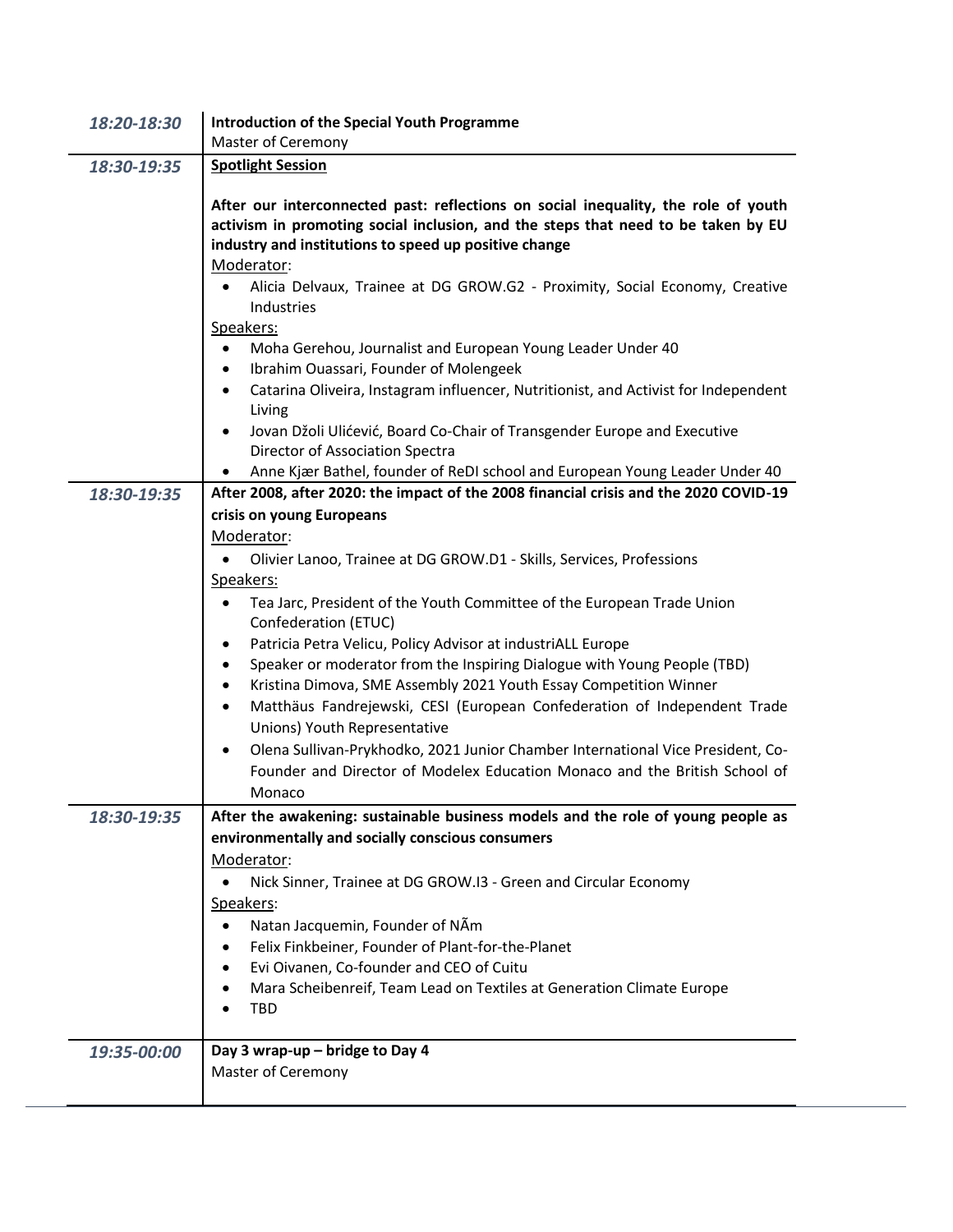# *DAY 4, Friday 11 February "Co-creating the green, digital and resilient transition"*

| 09:40-09:45 | <b>Start of Day 4</b>                                  |                                 |                                                     |  |
|-------------|--------------------------------------------------------|---------------------------------|-----------------------------------------------------|--|
|             | Master of Ceremony                                     |                                 |                                                     |  |
| 09:45-10:00 | Keynote speech - Opening to day 4                      |                                 |                                                     |  |
|             | Petri Salminen, President of SMEUnited                 |                                 |                                                     |  |
| 10:00-11:00 | <b>Session - Aerospace &amp;</b>                       | <b>Session - Cultural and</b>   | Meet-the-experts                                    |  |
|             | Defence ecosystem                                      | <b>Creative Industries</b>      | Financing the green and                             |  |
|             | Moderator:                                             | ecosystem                       | digital transition                                  |  |
|             | Paraskevi                                              | Moderator:                      | Moderator:                                          |  |
|             | Papantoniou                                            | <b>TBC</b>                      | <b>TBC</b>                                          |  |
|             | Speakers:                                              | Speakers:                       | Speakers:                                           |  |
|             | Renata Mele<br>$\bullet$                               | <b>Dimitrios Tzovaras</b>       | <b>Astrid Bartels</b>                               |  |
|             | Paolo Taticchi<br>$\bullet$                            | Michela Magas<br>٠              | <b>Barry McGrath</b>                                |  |
|             | Roman Bohovic<br>$\bullet$                             | Luca Morena<br>$\bullet$        |                                                     |  |
|             | Marc Lesturgie                                         | Lisa Lang                       |                                                     |  |
|             |                                                        | Blanca Li                       |                                                     |  |
|             |                                                        |                                 |                                                     |  |
| 11:00-11:15 | <b>BREAK</b>                                           |                                 |                                                     |  |
| 11:15-12:00 | Meet-the-experts                                       | Meet-the-experts                | Meet-the-experts                                    |  |
|             | How Erasmus for Young                                  | Bridging gaps between           | Your Europe Business - a                            |  |
|             | Entrepreneurs, the                                     | European "Davids and            | portal which you must know                          |  |
|             | <b>Enterprise Europe Network</b>                       | Goliaths"                       | when doing business abroad                          |  |
|             | and the Clusters network                               | Moderator:                      | Moderator:                                          |  |
|             | can support SMEs in their                              | Luisa Prista<br>$\bullet$       | Hans Dietrich Druener<br>$\bullet$                  |  |
|             | growth ambitions                                       | Speakers:                       | Speakers:                                           |  |
|             | Moderator:                                             | Luisa Prista<br>$\bullet$       | Patrick Mccarthy<br>$\bullet$                       |  |
|             | Crispin Waymouth                                       | Peter Lofgren<br>$\bullet$      | Scott Durno-Couturier                               |  |
|             | Speakers:                                              | Victoria Hernandez<br>$\bullet$ |                                                     |  |
|             | Crispin Waymouth                                       | Juan Medina                     |                                                     |  |
|             | Marek Przeor                                           | Eloisa De Castro                |                                                     |  |
|             | Katerina Nejdlova                                      |                                 |                                                     |  |
|             |                                                        |                                 |                                                     |  |
|             |                                                        |                                 |                                                     |  |
|             |                                                        |                                 |                                                     |  |
| 12:00-12:45 | <b>LUNCH BREAK</b>                                     |                                 |                                                     |  |
| 12:45-13:30 | Meet-the-experts                                       | Meet-the-experts                | <b>Stakeholder session</b>                          |  |
|             | New SME Fund - Intellectual                            | Early Warning Europe - How      | The attractiveness of the                           |  |
|             | property voucher for post-                             | to support SMEs in time of      | social entrepreneurship for                         |  |
|             | Covid-19 recovery and green<br>and digital transitions | crisis                          | young people: innovative<br>and inclusive way to do |  |
|             | Moderator:                                             | Moderator:<br>Maarit Nyman      | business                                            |  |
|             | Claudia Martinez-Felix                                 |                                 |                                                     |  |
|             |                                                        | Speakers:                       |                                                     |  |

#### **The closing day of the event will be filled with a wide variety of expert and stakeholder sessions.**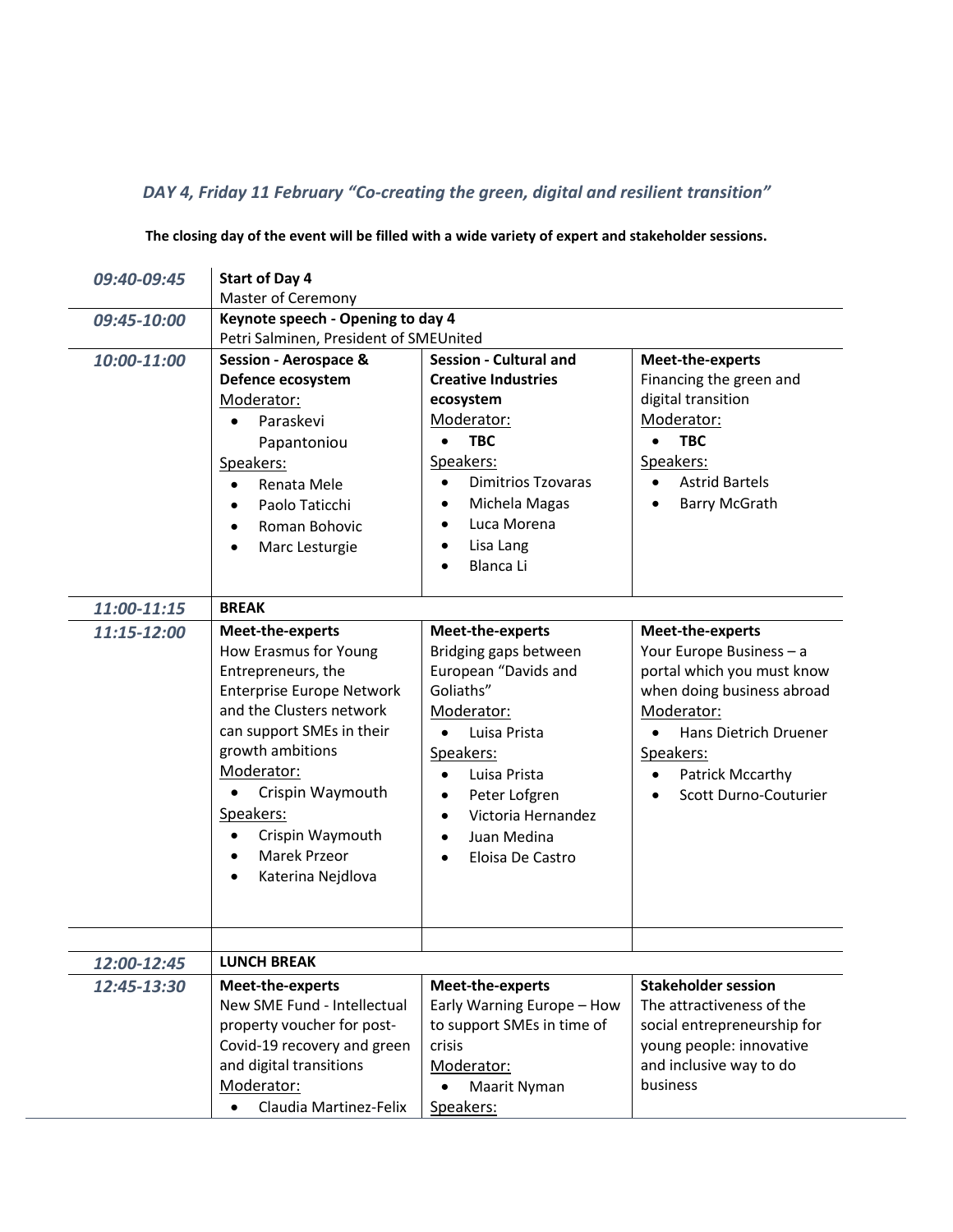|             | Speakers:<br>Inge Buffolo<br>$\bullet$<br>Nicolas Vigneron                                                                                                                                                                                                                                                                                                                                                                   | Morten Møller<br>$\bullet$<br>Tuija Groop<br>$\bullet$<br>Hanna Tarvainen<br>$\bullet$<br>Alena Hren                                                                                                                                                                                    | Organiser: EUROPEAN<br>NETWORK OF SOCIAL<br><b>INTEGRATION ENTERPRISES</b><br>(ENSIE)<br>Moderators:<br>Pauline Bonino<br>$\bullet$<br>Aziza Yussupova<br>Speakers:<br>Julien de Beys<br>Antonella Noya<br>Angela Achitei<br><b>Thomas Laleu</b>                                                                                                                                                                                                          |
|-------------|------------------------------------------------------------------------------------------------------------------------------------------------------------------------------------------------------------------------------------------------------------------------------------------------------------------------------------------------------------------------------------------------------------------------------|-----------------------------------------------------------------------------------------------------------------------------------------------------------------------------------------------------------------------------------------------------------------------------------------|-----------------------------------------------------------------------------------------------------------------------------------------------------------------------------------------------------------------------------------------------------------------------------------------------------------------------------------------------------------------------------------------------------------------------------------------------------------|
| 13:30-13:45 | <b>BREAK</b>                                                                                                                                                                                                                                                                                                                                                                                                                 |                                                                                                                                                                                                                                                                                         |                                                                                                                                                                                                                                                                                                                                                                                                                                                           |
| 13:45-14:30 | <b>Stakeholder session</b><br>Preparing the workforce for<br>the future of manufacturing<br>Organiser: CECIMO -<br>European Association of the<br>Machine Tool Industries and<br>related Manufacturing<br>Technologies<br>Moderator:<br>Jasper Van Loo<br>Speakers:<br>Dr Heinz Jürgen<br>٠<br>Prokop<br>Cristina Oyón<br>$\bullet$<br>Barbara Colombo<br>$\bullet$<br>Konstaninos<br>$\bullet$<br>Georgoulias<br>Menno Bart | <b>Stakeholder session</b><br>Creating shared value<br>through clusters<br>Organiser: ACCIÓ - Catalan<br>Government's agency for<br>business competitiveness<br>Moderator:<br>Joan Martí Estévez<br>$\bullet$<br>Speakers:<br>Raimon Puigjaner<br>$\bullet$<br>Oriol Serra<br>$\bullet$ | <b>Stakeholder session</b><br>Data-driven green transition-<br>Reinventing collaboration<br>and enabling data sharing to<br>speed up the GHG emission<br>reduction and to create<br>winning concepts of next<br>decades business models.<br>Organiser: Technology<br>Industries of Finland TIF<br>Moderator:<br>Jaakko Hirvola<br>$\bullet$<br>Speakers:<br>Johan Harvard<br>Maija Hovila<br>Üllar Jaaksoo<br>Miha Levstek<br>$\bullet$<br>Wolfgang Weber |
| 14:30-14:45 | <b>BREAK</b>                                                                                                                                                                                                                                                                                                                                                                                                                 |                                                                                                                                                                                                                                                                                         |                                                                                                                                                                                                                                                                                                                                                                                                                                                           |
| 14:45-15:30 | <b>Stakeholder session</b><br>Advanced Materials,<br>enabling the green and                                                                                                                                                                                                                                                                                                                                                  | <b>Stakeholder session</b><br>Industrial clusters<br>contributions to the EU                                                                                                                                                                                                            | <b>Stakeholder session</b><br>Industrial company and<br>start-up $-$ synergy towards                                                                                                                                                                                                                                                                                                                                                                      |
|             | digital transition at the core<br>of European Alliances for<br>competitiveness, climate<br>neutrality and sustainability<br>Organiser: EMIRI - The<br><b>Energy Materials Industrial</b><br>Research Initiative<br>Moderator:                                                                                                                                                                                                | transition pathways<br>Organiser: European Clusters<br>Alliance<br>Moderator:<br>Nina Hoppman<br>Speakers:<br>Antonio Novo,<br>$\bullet$<br><b>European Clusters</b>                                                                                                                    | circularity?<br>Organiser: EUROCHAMBRES<br>Moderator:<br>Stephanie Sieberer<br>Speakers:<br>Lina<br>Konstantinopoulou<br>Nicolay Dentchev<br>$\bullet$                                                                                                                                                                                                                                                                                                    |
|             | <b>Tamsin Rose</b><br>$\bullet$<br>Speakers:<br><b>Eric Peeters</b><br>$\bullet$                                                                                                                                                                                                                                                                                                                                             | Alliance<br>Marek Przeor, DG<br>$\bullet$<br><b>GROW</b>                                                                                                                                                                                                                                | Michele Galatola<br>Vivian Loftin                                                                                                                                                                                                                                                                                                                                                                                                                         |